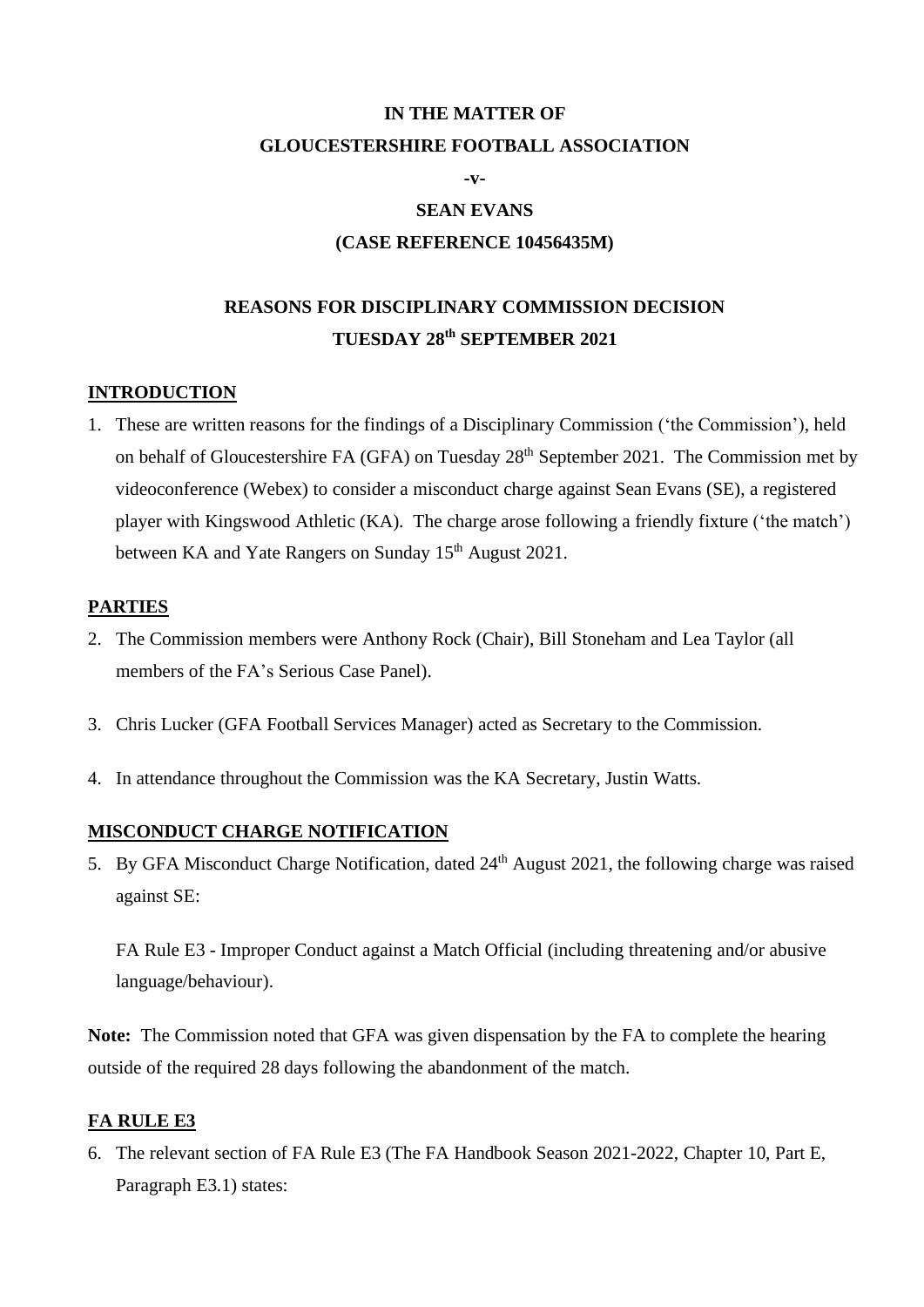*A Participant shall at all times act in the best interests of the game and shall not act in any manner which is improper or brings the game into disrepute or use any one, or a combination of, violent conduct, serious foul play, threatening, abusive, indecent or insulting words or behaviour.*

## **CHARGE**

7. The charge against SE was raised when, immediately following his sending off for Offensive, Insulting, Abusive language, he threatened the Referee with the words, "*knock you out you silly cunt*". The Referee was concerned for his own safety and abandoned the match. As the Referee walked from the centre circle to the touchline, SE walked very close to him, placing his face a few inches away from the Referee's face. SE then repeated the threat and made derogatory remarks which included personal comments about the Referee and his home life.

## **PLEA**

8. On 2<sup>nd</sup> September 2021, SE accepted the charge and requested the opportunity to attend a Disciplinary Commission to enter a verbal plea for leniency.

#### **WRITTEN EVIDENCE**

- 9. The written evidence available to the Commission consisted of:
	- a. County Association Report Form dated  $16<sup>th</sup>$  August 2021, submitted by the Referee, Christopher Wilmot (report of the incident involving SE).
	- b. Incident statement dated 23<sup>rd</sup> August 2021, submitted to GFA by Sean Collins (Player, Yate Rangers).
	- c. Incident statement dated 23<sup>rd</sup> August 2021, submitted to GFA by Ryan Higton (Secretary, Yate Rangers).
	- d. FA Charge Form dated  $2<sup>nd</sup>$  September 2021, submitted to GFA by SE (response to the Charge by SE pleading guilty and requesting the opportunity to enter a plea for leniency).

## **PLEA FOR LENIENCY**

- 10. The Commission heard SE's plea for leniency. He said that his actions were borne out of frustration and that it won't happen again. What he did was out of character and he had never done anything like it before. He wished to apologise to the Referee. An apology would show the Referee his real character. Football is his life and has been for 25 years. He loves to win and things just boiled over on the day.
- 11. In general he has always had a good relationship with Referees. He accepts that they are appointed to do a job. 90% of what the Referee said in his report he agreed with. He didn't agree that the Referee was threatened or that the opposition players encouraged him to move away from the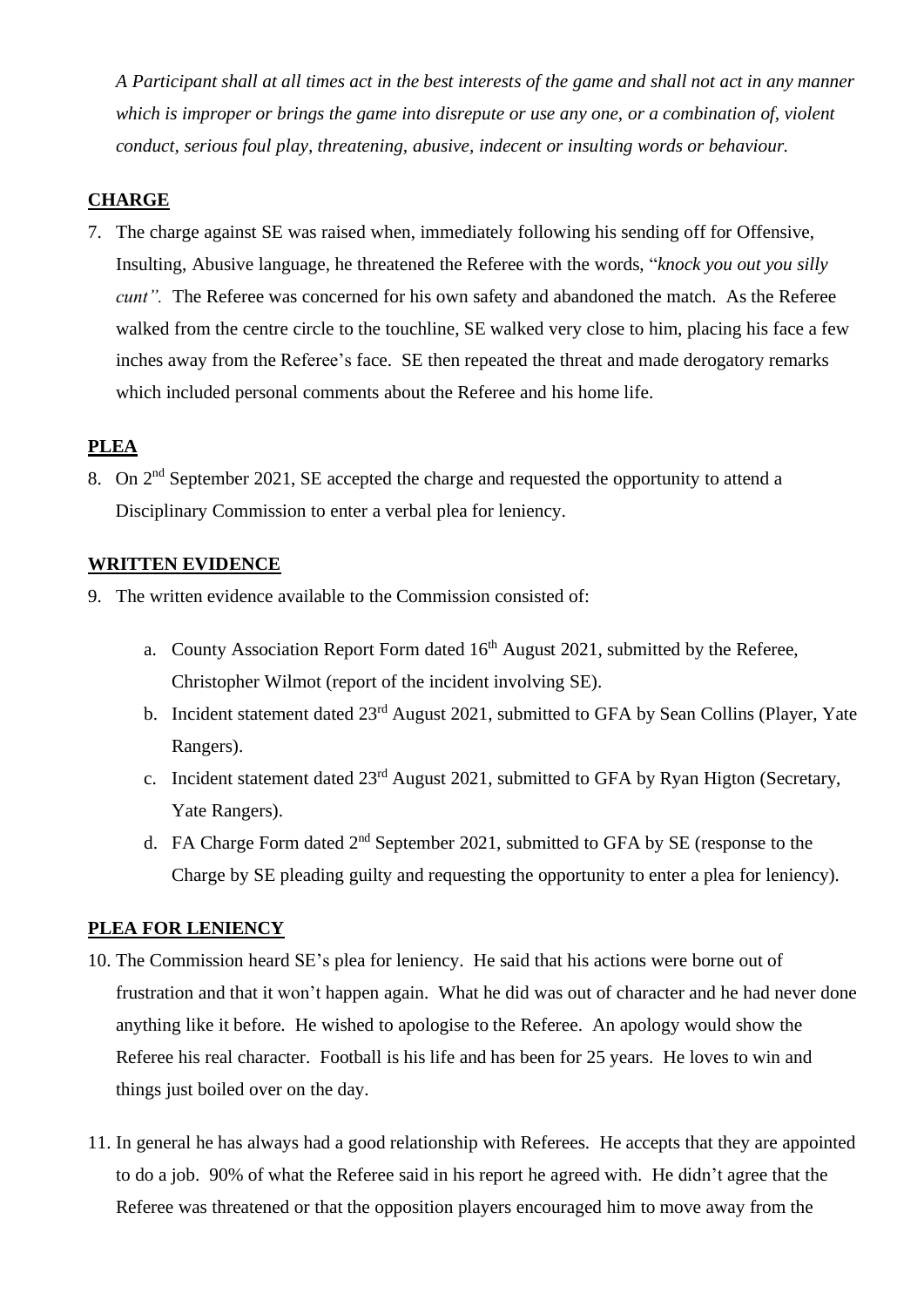Referee; it was his own managers/coaches who moved him away. There were a lot of stoppages in the game, which he was frustrated by. He ended his plea by, again, accepting full responsibility for his actions and saying that he was mortified by what he had done.

## **FINDINGS OF THE COMMISSION**

- 12. The burden of proof is on the County FA meaning it is for GFA to prove the case to the appropriate standard. The applicable standard of proof in these cases is the civil standard of the balance of probability, sometimes referred to as the 51% test. The balance of probability standard means that the Commission has to be satisfied that the occurrence of an alleged event or events was more likely than not to have taken place.
- 13. Given that SE pleaded guilty to the charge, the issue for the Commission was not to deliberate on points of fact but to determine the sanction to be imposed. As mitigation, the Commission took account of his plea for leniency and his misconduct record. When considering the aggravating factors, the Commission noted the threatening nature of his actions, the abusive/insulting comments he made, his continuous intimidation of the Referee as they walked off the pitch, the fact that he was the Captain on the day and that his actions caused the match to be abandoned.

## **DISCIPLINARY RECORD**

14. The Commission was informed that SE has no previous proven charges of misconduct.

## **FA SANCTION GUIDELINES**

15. The Commission noted the FA Guidelines/Regulations for the 2021/2022 Season in regard to the sanction for Improper Conduct against a Match Official (including threatening and/or abusive language/behaviour): suspension from all football activity for a period of between 56 and 182 days. The recommended entry point, prior to considering any mitigating or aggravating factors, is 112 days. The sanction also attracts a fine of up to £100, with a mandatory minimum fine of £50. The participant is also directed to complete an education programme.

## **SANCTION**

16. Taking into account the circumstances in this case, the Commission determined that the following sanction is to be imposed:

**SE:** to be suspended from all football and football activity (playing and refereeing) for 130 days and fined £75. He is also to complete an on-line education programme before the time-based suspension is served, failing which he shall be suspended from all football activity until completion of said programme. Details of the programme are to be provided by GFA. His Club, KA FC, is to incur 7 disciplinary penalty points.